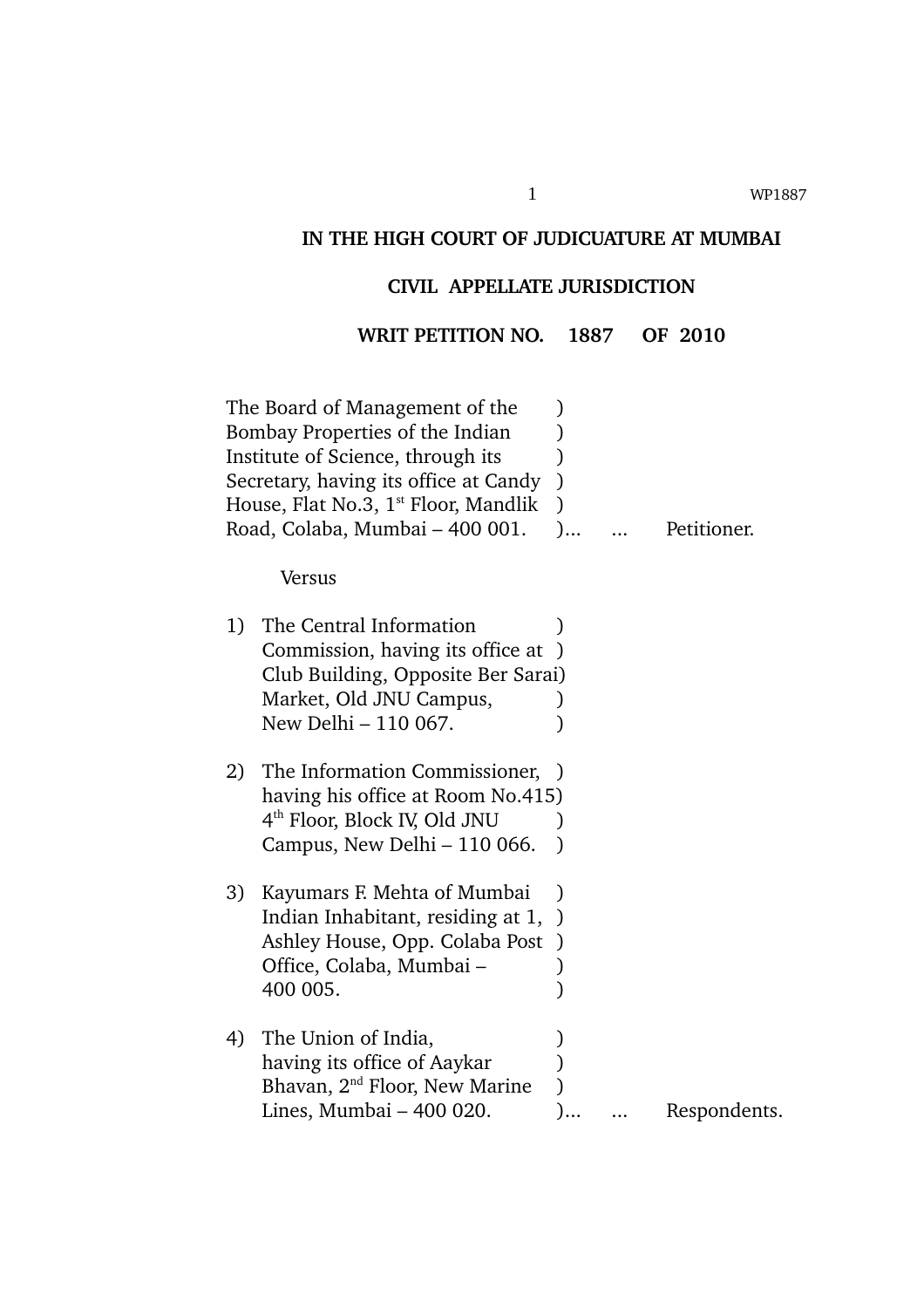Mr. Aspi Chinoy with Mr. Kevic Setalwad i/by M/s. Harish Joshi & Co., for the Petitioner. Mr. A. A. Kumbhakoni with Ms.Srikrishnan i/by M/s. Kanga & Co., for Respondent No.3. Mrs. Poornima Awasthi for Respondent No.4 – Union of India.

|                       | CORAM : B. H. MARLAPALLE &<br>A. A. SAYED, JJ. |
|-----------------------|------------------------------------------------|
| <b>RESERVED ON:</b>   | 24TH SEPTEMBER, 2010.                          |
| <b>PRONOUNCED ON:</b> | 11TH OCTOBER, 2010                             |

### **JUDGMENT (Per B. H. MARLAPALLE, J.):**

This petition filed under Articles 226 and 227 of the Constitution of India impugns the order dated  $15<sup>th</sup>$  February, 2010 passed by the Central Information Commissioner (for short "the CIC") holding that the petitioner is a public authority as defined under Section 2(h)(d) of the Right to Information Act, 2005 (for short "the Act") and directing the petitioner to provide the complete information to the present respondent No.3 before  $5<sup>th</sup>$  March, 2010. This petition was filed on  $4<sup>th</sup>$ March, 2010 and appeared before the Court for the first time on  $17<sup>th</sup>$ March, 2010 and the Court had not granted stay to the impugned order.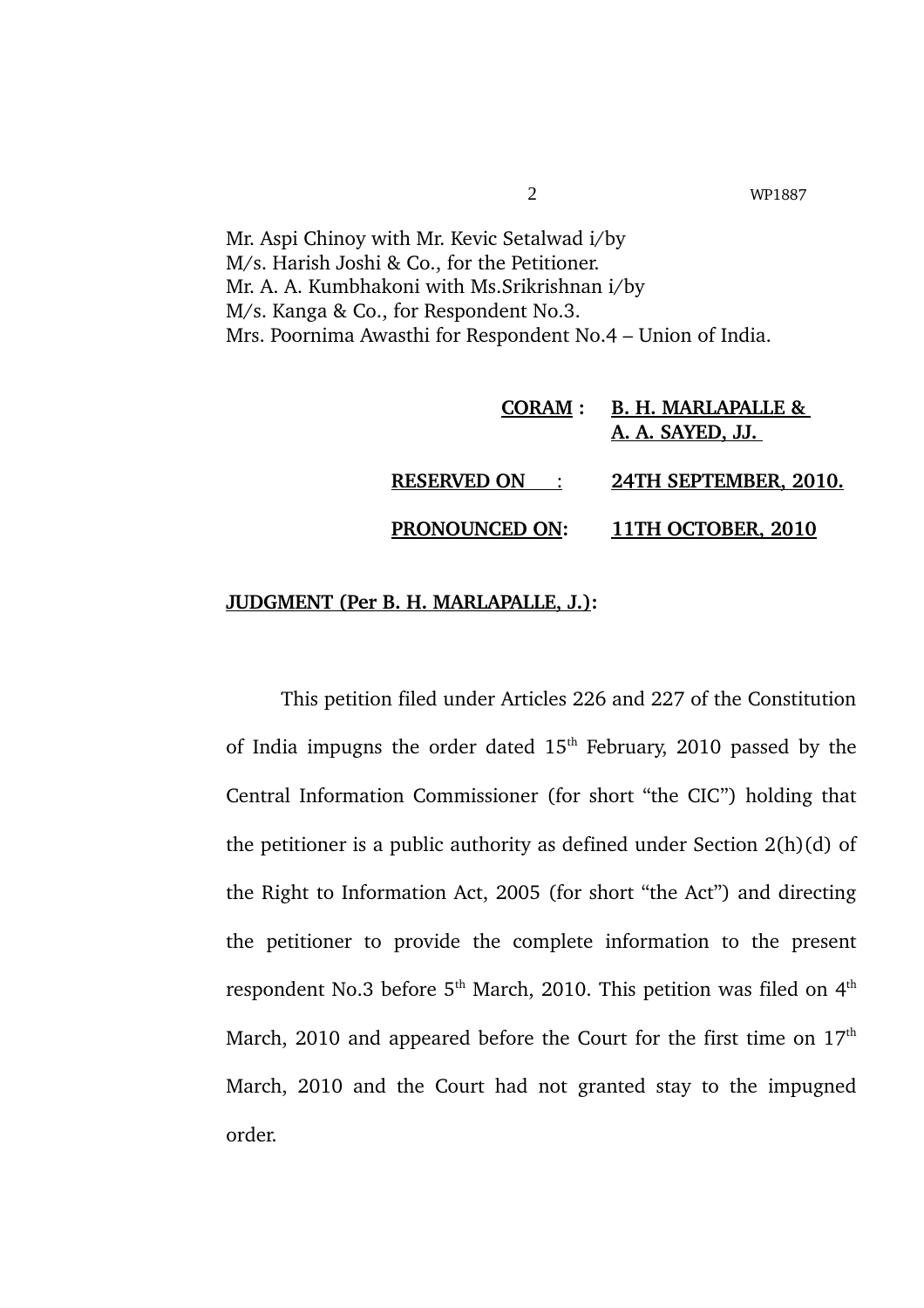2. The petitioner is the Board of Management of the Mumbai properties of the Indian Institute of Science at Bangalore (for short "the Institute") and the said Institute is an autonomous body under the Ministry of Human Resource Development, Government of India and is also a deemed University and financed by the Government of India. Late Shri Jamsetjee Nusserwanjee Tata had submitted a proposal to the Government of India for funding an Institute of Research in India and endowing such institute with immoveable properties in the City of Mumbai. Accordingly, on  $27<sup>th</sup>$  May, 1909 the Secretary to the Government of India passed a Vesting Order under Sections 4 and 7 of the Charitable Endowments Act, 1890 (for short "the Endowments Act") and the properties as listed in Schedule "A" to the said Vesting Order came to be vested in the treasurer of the Charitable Endowments for the Territories subject to the Government of Mumbai. By a subsequent order dated  $13<sup>th</sup>$  November, 1941 passed by the Government of India through the Finance Department all the properties vested in the Treasurer for Charitable Endowments for any Province came to be vested under Section 12 of the Endowments Act in the Treasurer of Charitable Endowments for India. By the subsequent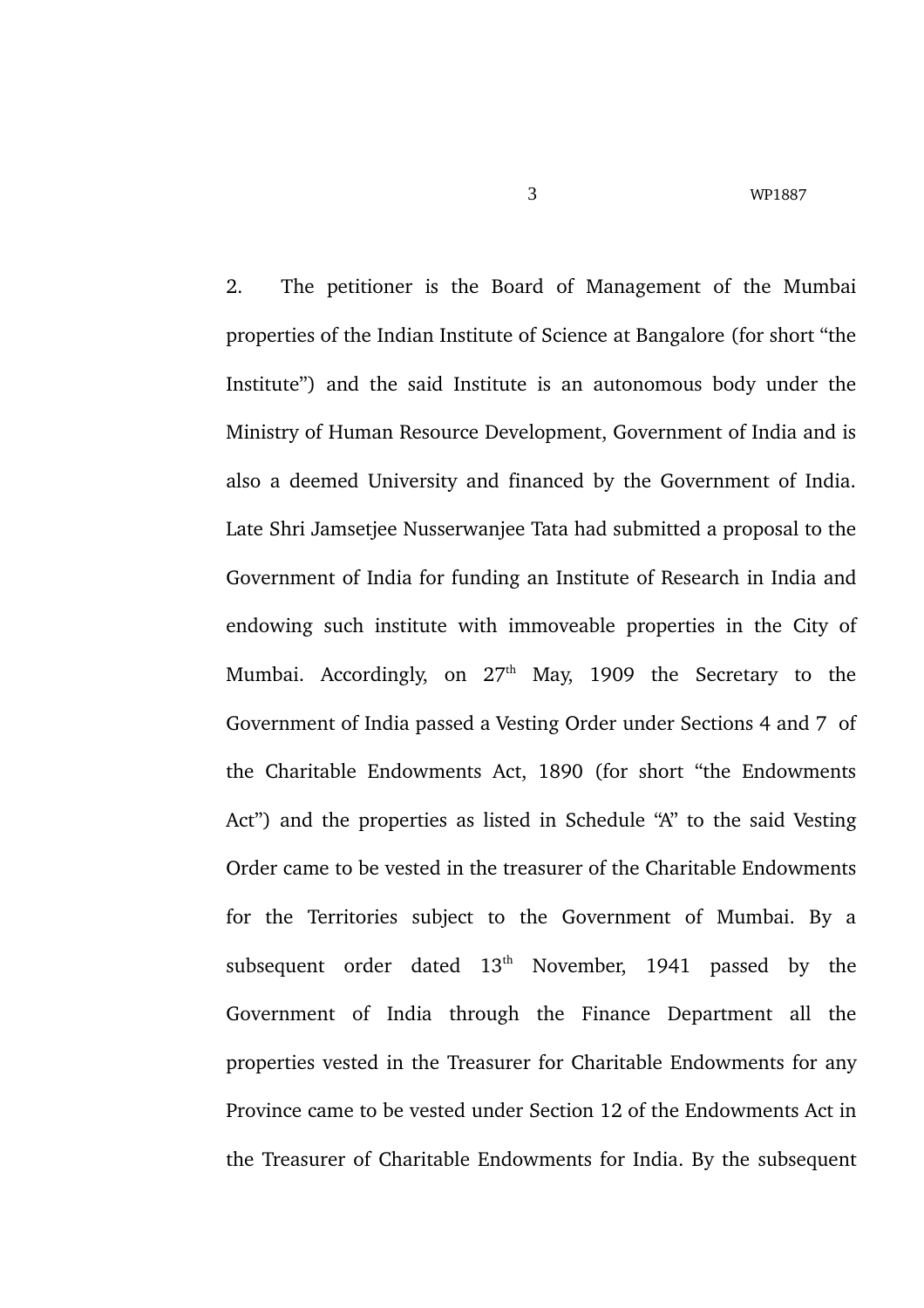Notification dated 22<sup>nd</sup> May, 1967 the Government of India through the Ministry of Education and upon the application of the Council of the Institute and its Board of Management and in exercise of the powers conferred under Section 5 of the Endowments Act and with the concurrence of the Council and the Board of Management and the joint consent of the Trustees of the Public Charities known as Sir Dorabji Tata Trust and the Sir Ratan Tata Trust and with the approval of the Visitor of the said Institute, declared a Scheme for the administration and management of the properties and funds of the said Institute and as set out in Schedule "H" to the Vesting Order dated  $27<sup>th</sup>$  May, 1909 and thereby revised the Scheme as set forth in the Vesting Order dated  $27<sup>th</sup>$  May, 1909. Thus, the management of the properties which were vested with the Treasurer for Endowments of the Central Government and covered by the Order dated  $27<sup>th</sup>$  May, 1909 became a part of the Scheme dated 22<sup>nd</sup> May, 1967.

3. Respondent No.3, by his application dated  $24<sup>th</sup>$  September, 2007 addressed to the Public Information Officer of the Institute, sought the following informations in respect of 2 flats situated in Hamton Court and 1 flat in Jenkins House at Mumbai: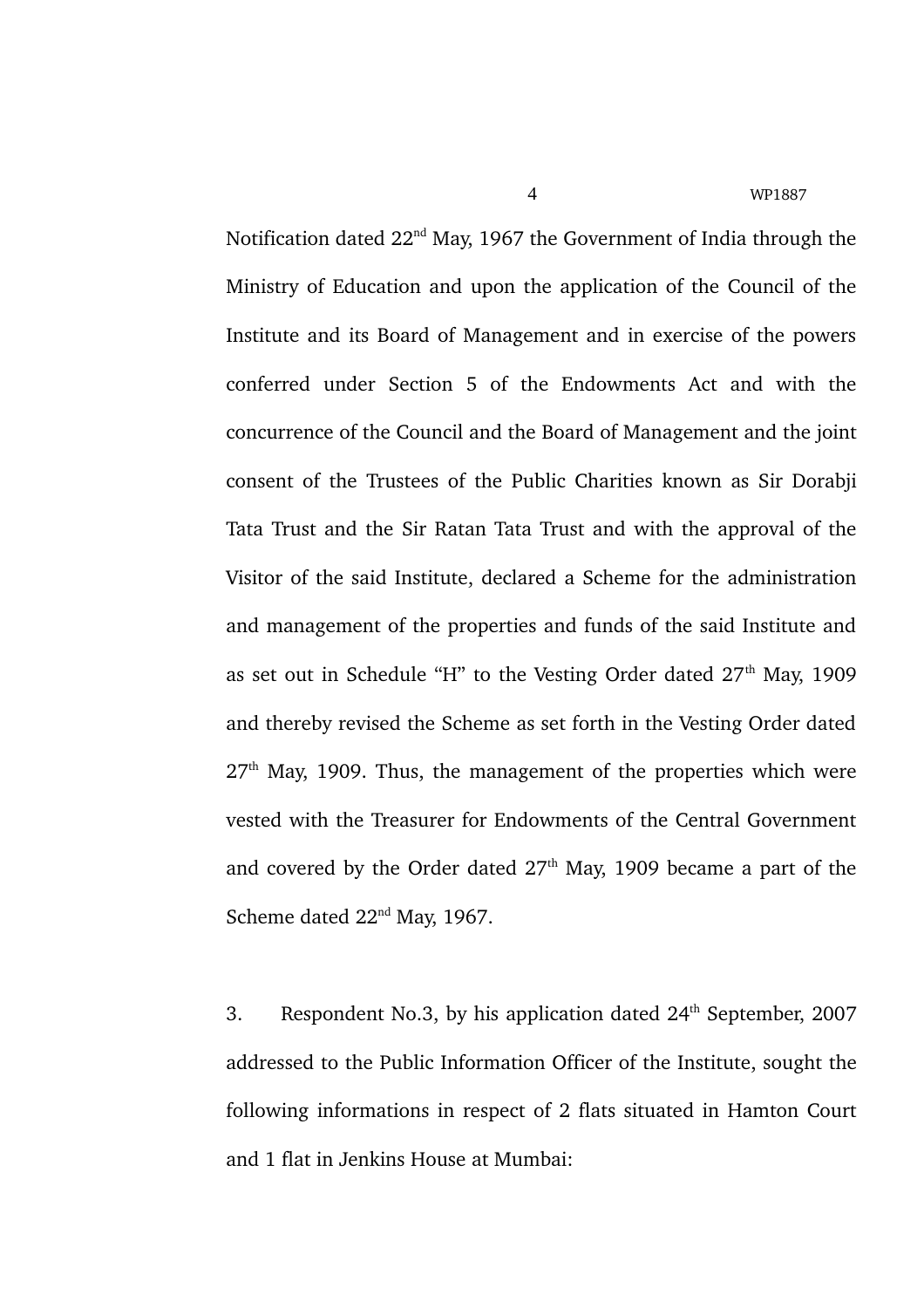- "a) The names of present tenants since there was a proposal to transfer the flats to the defence forces.
- b) Whether Edwart Investment was authorized by IISc to negotiate on their behalf.
- c) Whether IISc is a charitable trust and does it fall under charitable commissioner of UGC.
- d) Whether permission had been taken to allot flats to the defence forces.
- e) The total transaction since the market value of the flats were estimated to be around Rs.5 crores.
- f) The benefits to IISc in the transfer of the flats.
- g) Whether Edwart Investment control IISc, Bangalore.
- h) Act or legislation under which Edwart Investment has control over IISc Bangalore.
- I) The person responsible for the loss of revenue.
- j) Whether any bids/offers were invited to determine market value of the flats.
- k) All the correspondence regarding between IISc and Edwart Investment."

The Public Information Officer by his reply dated 28<sup>th</sup> November, 2007 rejected the said application. Respondent No.3 filed an appeal before the First Appellate Authority at the Institute which was rejected and therefore an appeal was preferred before the CIC (Respondent No.2). By his order dated 18<sup>th</sup> December, 2008 the CIC disposed off the appeal and held that the petitioner Board is a public authority and is covered by the Act. The petitioner Board was directed to reply the application on merits. Thereafter, the Public Information Officer of the Institute vide his order dated 22nd December, 2008 forwarded the said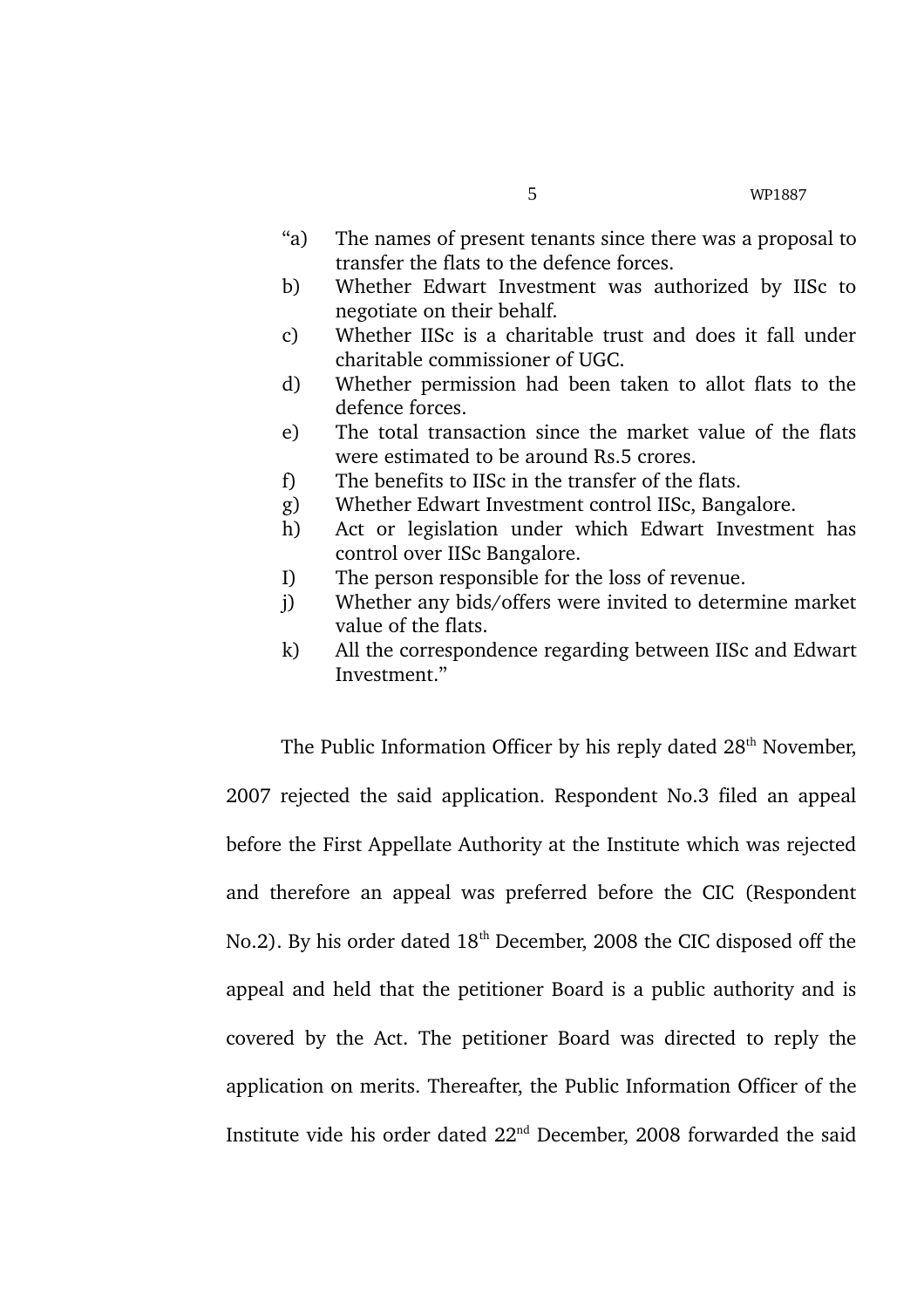RTI application submitted by respondent No.3 to the petitioner Board. It was further stated that if the Board so wished, it could deny the information but it would give reasons for such denial as per the provisions of the Act. On  $16<sup>th</sup>$  January, 2009 the Secretary of the petitioner informed respondent No.3 that the Board was not given an opportunity before the CIC and that the Board was not a public authority and even if it is held to be a public authority, the information sought by respondent No.3 was personal in nature and therefore its disclosure would cause unwarranted invasion of privacy. Respondent No.3 filed appeals on 21<sup>st</sup> February, 2009 and 23<sup>rd</sup> March, 2009 with the Board. Both the appeals were rejected by the orders dated  $19<sup>th</sup>$ March, 2009 and  $9<sup>th</sup>$  April, 2009 by informing respondent No.3 that the Board was not a public authority under Section 2(h) of the Act. Thus, respondent No.3 approached respondent No.2 in the second round by filing a Second Appeal which has been decided by the impugned order. On  $12<sup>th</sup>$  January, 2010 respondent No.2 passed the first order and held that the petitioner Board is the public authority within the meaning of Section  $2(h)(d)$  of the Act and on  $15<sup>th</sup>$  February, 2010 it passed the second Order directing the Board to furnish the information as sought by respondent No.3.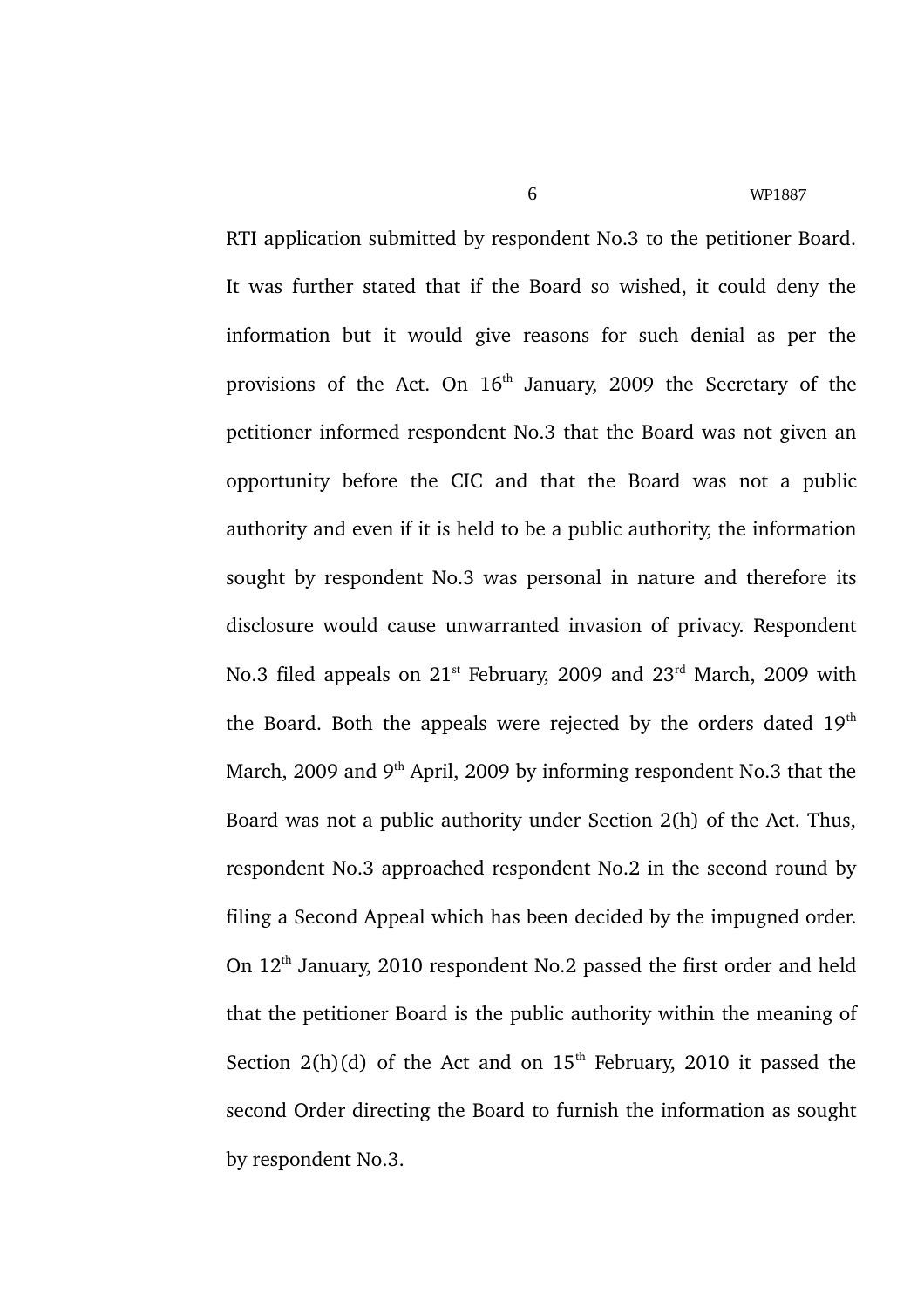4. Mr. Chinoy, the learned Senior Counsel appearing for the petitioner, at the first instance submitted that the management of the subject property covered by the Vesting Order dated  $27<sup>th</sup>$  May, 1909 remained with the petitioner Board and continues to remain so though it was vested with the Treasurer. It was further contended that the Board created by the Vesting Order of  $27<sup>th</sup>$  May, 1909 cannot be termed to be a public authority as defined under Section 2(h)(d) of the Act and the reasoning set out by the impugned order in that regard is patently erroneous. It was contended that the properties under the management of the petitioner Board are not the properties of the Institute and though the Institute may be a public authority as defined under the Act, the petitioner Board cannot be covered within the ambit of the said term. As per Mr. Chinoy, the notification issued by the Government of India on  $22<sup>nd</sup>$  May, 1967 cannot replace the Scheme as formulated by the Vesting Order dated  $27<sup>th</sup>$  May, 1909. It was also urged that the properties have been vested with the Treasurer of Endowments, they continue to be under the management of the Board and two or more government officers being the members of the Board does not, that by itself, bring it within realm of a public authority as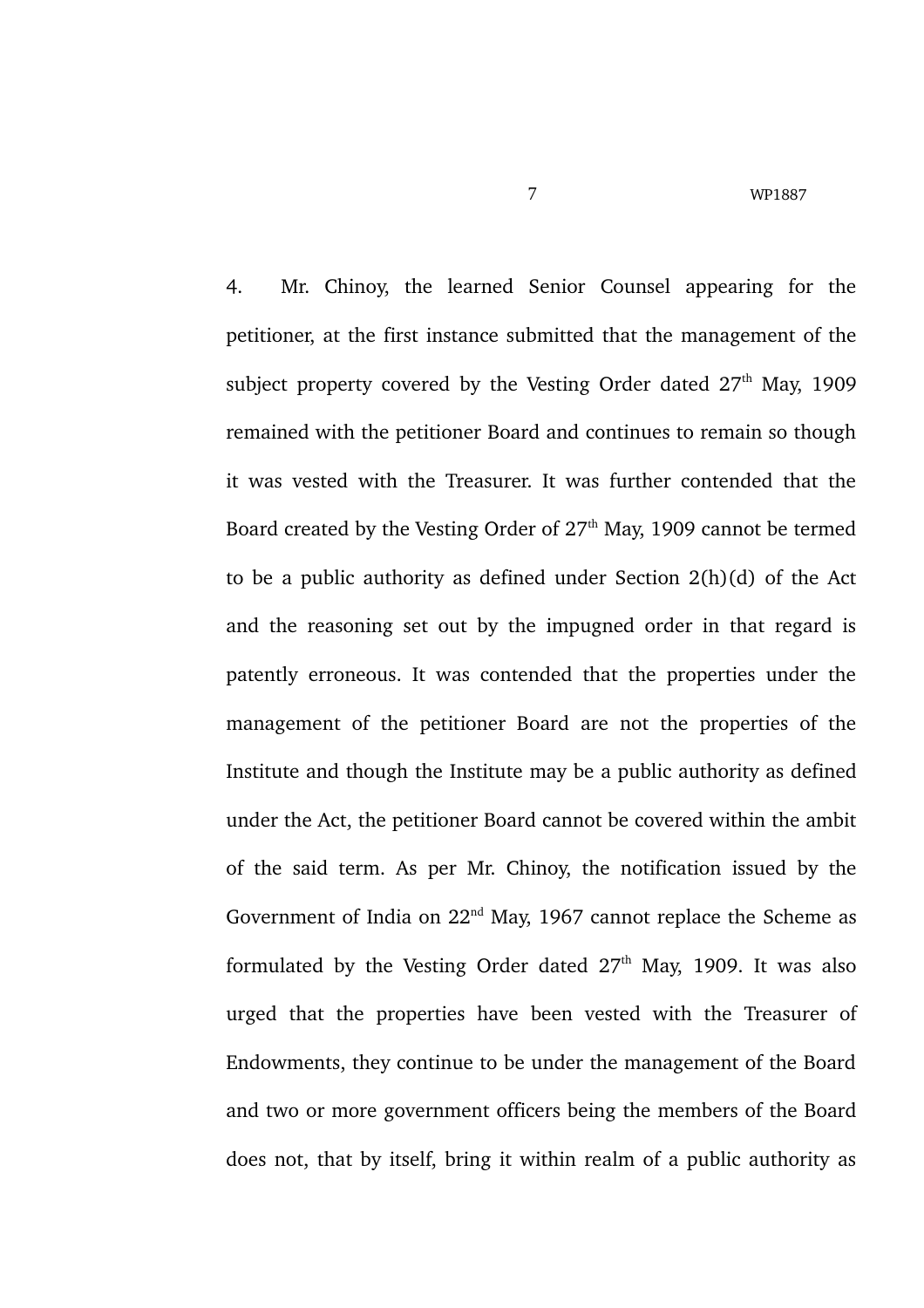defined under Section 2(h)(d) of the Act.

5. Section 5 of the Endowments Act states that where a property is held or is to be applied in trust for charitable purpose, the appropriate Government may on application made and subject to the provisions of the Act, order by notification published in the Official Gazette, that the property be vested in the treasurer of Charitable Endowments on such terms as to the application of the property. Sub-Section (4) of the said Section states that an order of Vesting property shall not require or be deemed to require the Treasurer to administer it or impose or deemed to impose upon him the duty of a trustee with respect to the administration of the property. As per Section 5 of the Endowments Act, the appropriate Government has the power, with the concurrence of the person or persons making the application to settle a scheme for the administration of the property which has been vested in the Treasurer of Charitable Endowments. As per sub-Section 2 of Section 5 of the Endowments Act such a scheme made under Section 5(1) can be modified or can be substituted by another Scheme and under sub-Section (3), the Scheme settled, modified or substituted shall come into operation on a day to be appointed by the appropriate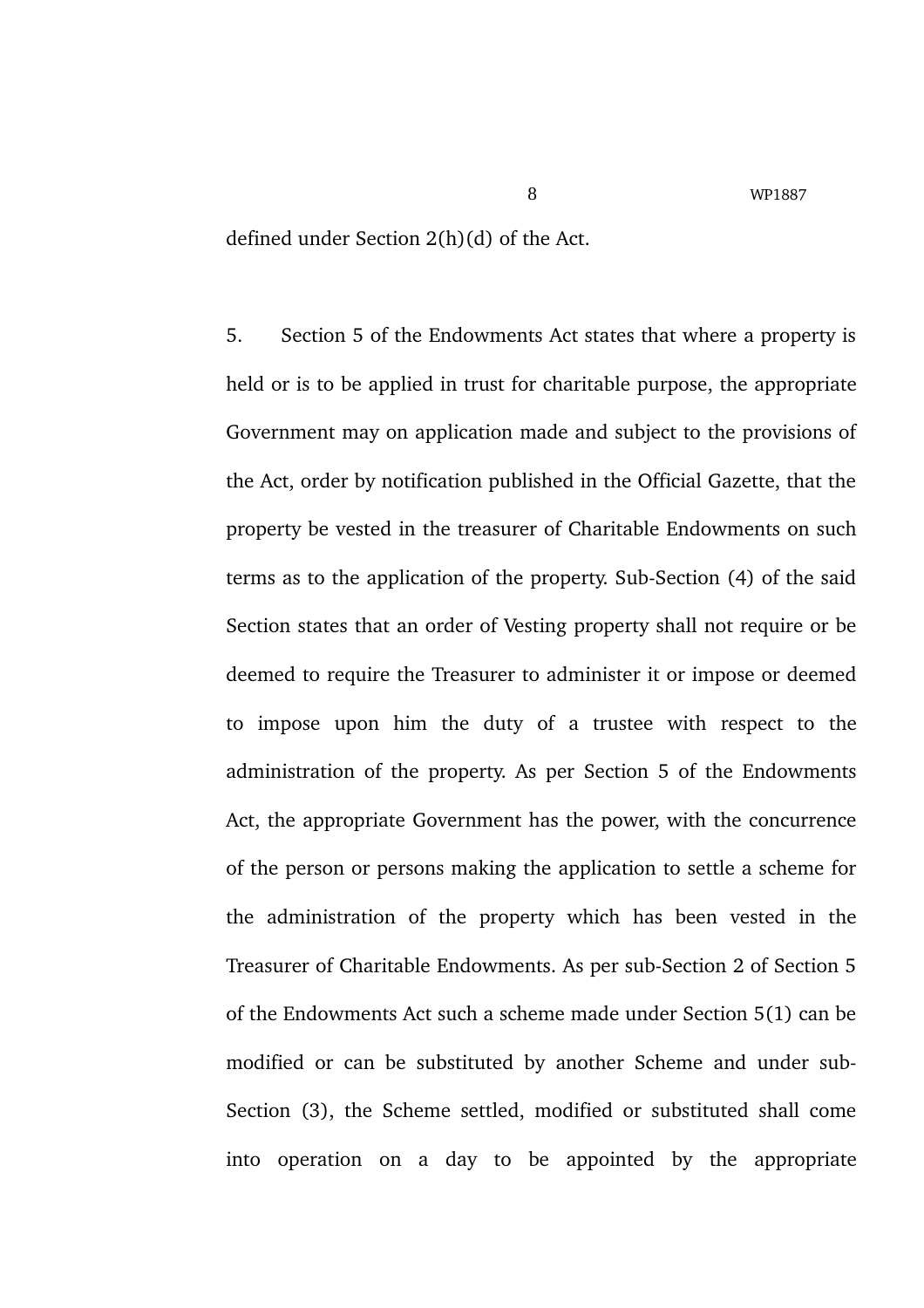Government in that behalf and shall remain in force so long as the property to which it relates continues to be vested in the Treasurer of Charitable Endowments or until it is modified.

It is clear that the first order dated  $27<sup>th</sup>$  May, 1909 was passed under Section 4 thereby vesting the properties in the Treasurer of Charitable Endowments for Bombay Province and attached thereto was a scheme formulated for the administration of the property under Section 5(1) of the Endowments Act. The property was subsequently vested in the Treasurer of Charitable Endowments, Government of India by the order of 13<sup>th</sup> November, 1941 and finally the Scheme of  $27<sup>th</sup>$  May, 1909 has been substituted by the Scheme notified by the Union of India on  $22<sup>nd</sup>$  May, 1967. It is, therefore, necessary to consider the Scheme of  $22<sup>nd</sup>$  May, 1967 and not the scheme of  $27<sup>th</sup>$  May, 1909 for deciding the issue as to whether the petitioner Board is a public authority.

6. The preamble of the Act states that democracy requires an informed citizenry and transparency of information which are vital to its functioning and also to contain corruption and to hold Governments

9 WP1887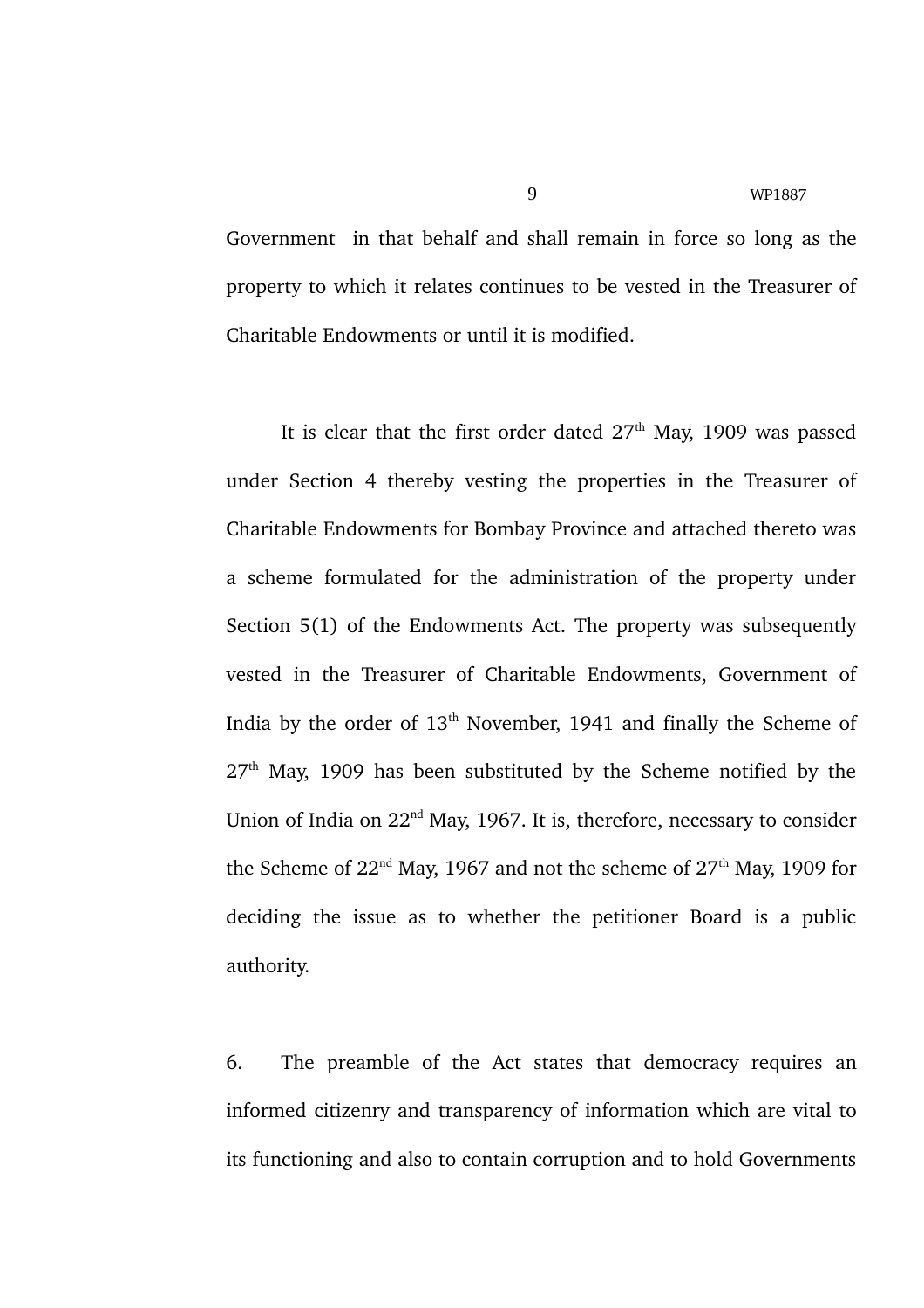and their instrumentalities accountable to the governed. For setting out the practical regime of right to information for citizens to secure access to information under the control of public authorities, in order to promote transparency and accountability in the working of every public authority, the constitution of a Central Information Commission and State Information Commissions and for matters connected thereto the Act has been framed and brought into force.

The definitions of certain terms as defined under Section 2 of the Act are as under:

- "(f) "information" means any material in any form, including records, documents, memos, e-mails, opinions, advices, press releases, circulars, orders, logbooks, contracts, reports, papers, samples, models, data material held in any electronic form and information relating to any private body which can be accessed by a public authority under any other law for the time being in force.
- (h) "public authority" means any authority or body or institution of self-government established or constituted,-
	- (a) by or under the Constitution;
	- (b) by any other law made by Parliament;
	- (c) by any other law made by State Legislature;
	- (d) by notification issued or order made by the appropriate Government, and includes any
	- (i) body owned, controlled or substantially financed;
	- (ii) non-Government Organisation substantially financed, directly or indirectly by funds provided by the appropriate Government;

10 WP1887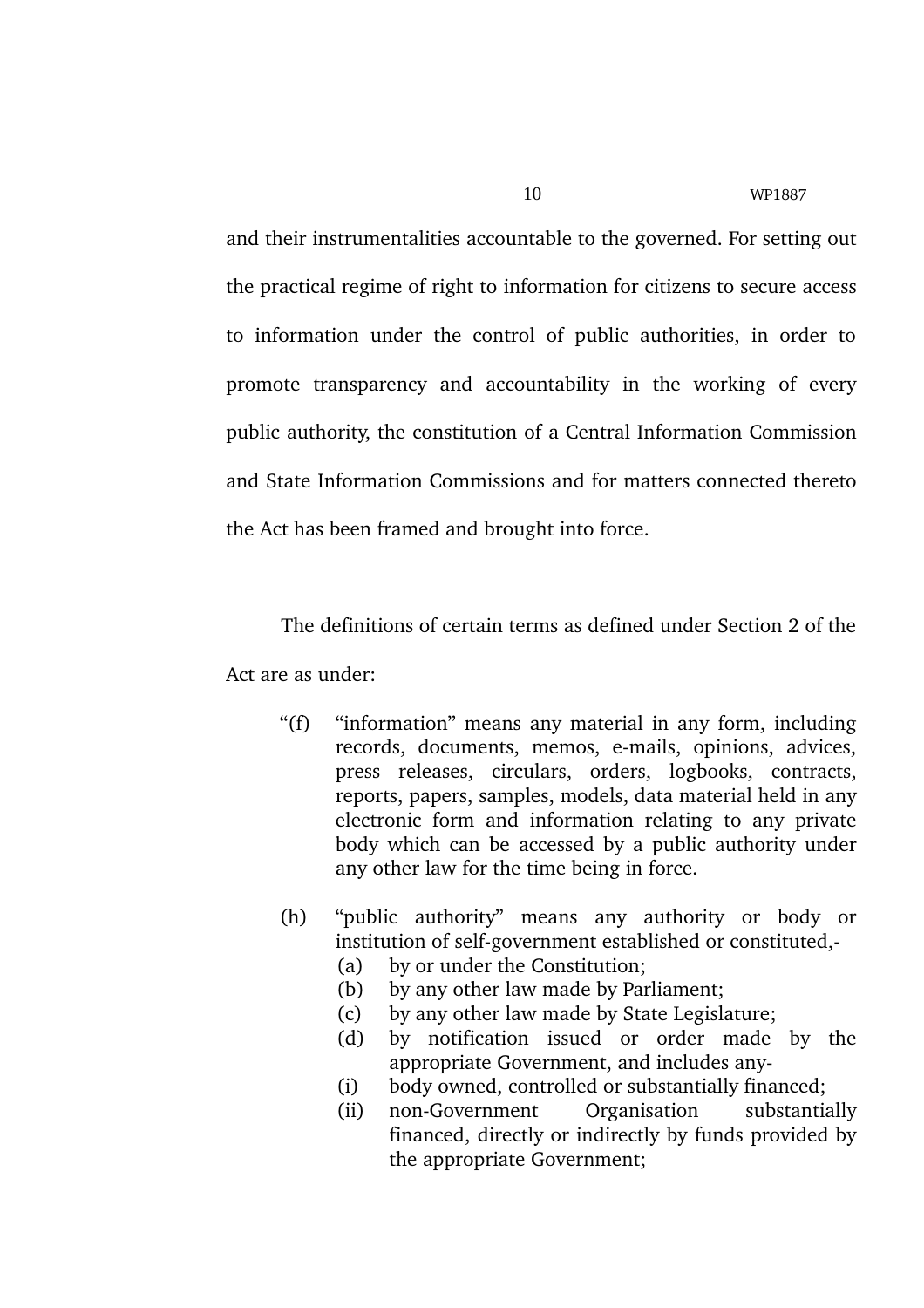- (i) "record" includes
	- (i) any document, manuscript and file;
	- (ii) any microfilm, microfiche and facsimile copy of a document;
	- (iii) any reproduction of image or images embodied in such microfilm (whether enlarged or not); and
	- (iv) any other material produced by a computer or any other device;
- (i) "right to information" means the right to information accessible under this Act, which is held by or under the control of any public authority and includes the right to
	- (i) inspection of work, documents, records;
	- (ii) taking notes, extracts, or certified copies of documents or records;
	- (iii) taking certified samples of material;
	- (iv) obtaining information in the form of diskettes, floppies, tapes, video cassettes or in any other electronic mode or through printouts where such information is stored in a computer or in any other device;

7. As per Section 3 of the Act, subject to the provisions therein, all citizens shall have the right to information. Section 6(1) of the Act states that a person, who desires to obtain any information under the Act, shall make a request in writing or through electronic means specifying the particulars of the information sought by him/her. Sub-Section (2) of Section 6 of the Act states that an applicant making request for information shall not be required to give any reason for requesting the information or any other personal details except those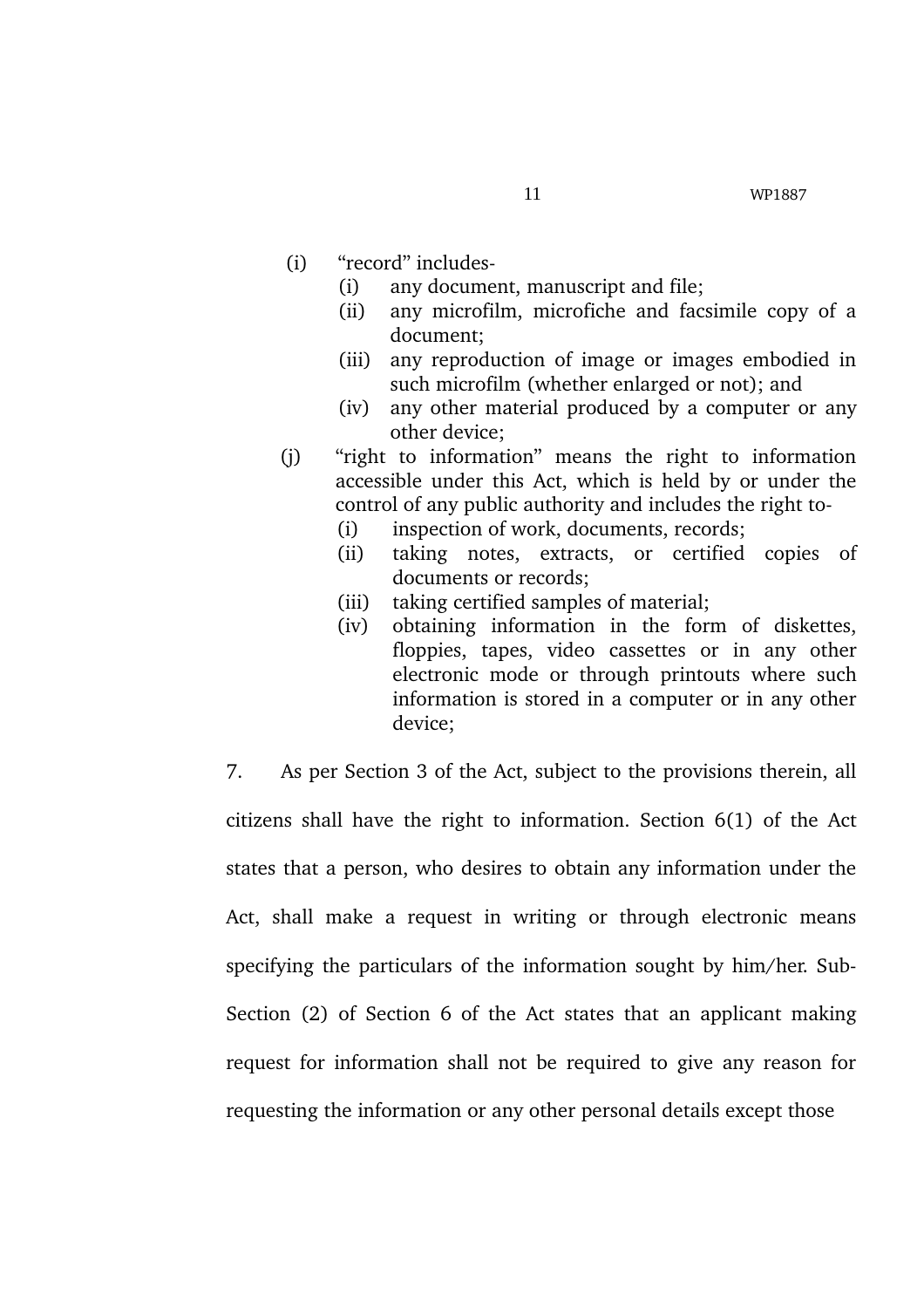that may be necessary for contacting him. It is thus clear that while entertaining an application for information made under the Act, the locus standi or the intention of the applicant cannot be questioned and is required to furnish all the information sought by him except what

8. The CIC has noted the arguments advanced by both the parties i.e. the petitioner and respondent No.3 and has stated that the Vesting Order dated  $27<sup>th</sup>$  May, 1909 has been replaced by a new scheme published by the Notification dated  $22<sup>nd</sup>$  May, 1967 by the Union of India and the said notification stipulated that the revised scheme came into effect from 22<sup>nd</sup> May, 1967 under Section 5 of the Endowments Act. Respondent No.2 further noted that in para 2.1 of the said Scheme, the Board of Management has been constituted and two out of the 4 members of the Board are Government Officers and one is nominated by the Government of India and thus 3 of the 4 members of the Board owe their position on the Board by the nomination of the Government of India. It also noted that the Scheme notified on 22nd May, 1967 has established the petitioner Board and therefore it is a public authority under Section 2(h)(d) of the Act i.e. the Board has

has been exempted under Section 8 therein.

12 WP1887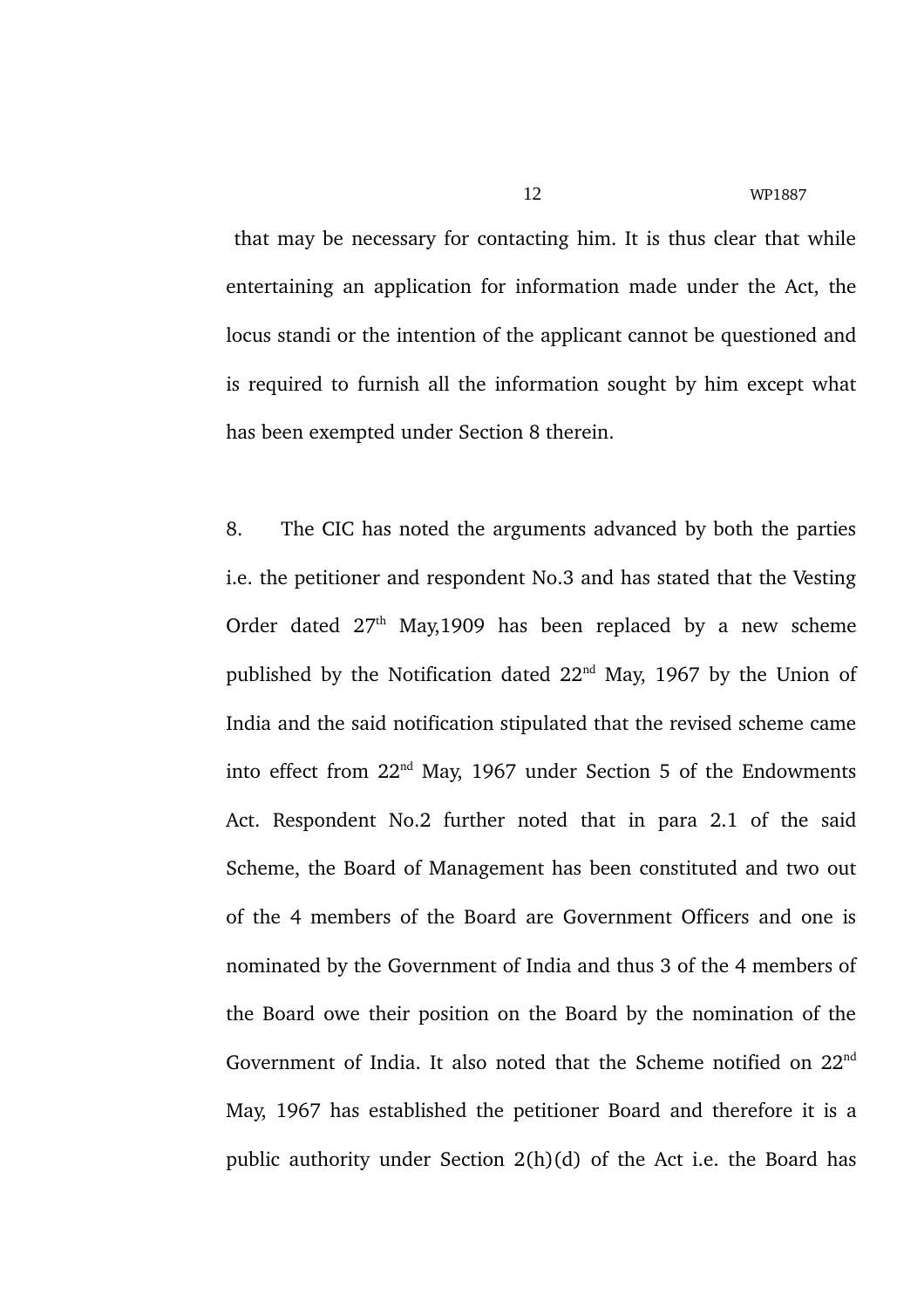been established/constituted by a Notification issued by the Government of India. In our opinion, this reasoning of the CIC cannot be faulted with having regard to the Scheme notified on  $22<sup>nd</sup>$  May, 1967, which has substituted the original vesting order dated  $27<sup>th</sup>$  May, 1909.

9. The arguments advanced by Mr. Chinoy that the said scheme being contrary to the earlier scheme framed when the Vesting Order dated  $27<sup>th</sup>$  May, 1909 was passed is unsustainable. The Notification dated 22<sup>nd</sup> May, 1967 clearly states that the Settlor had consented. It was with the joint consent of the Trustees of the Public Charities known as Sir Dorabji Tata Trust and the Sir Ratan Tata Trust. Clause 12.1 of the said Scheme deals with the Board of Management and it consists of the following members, namely:

- "(a) Collector of Bombay for the time being or such other officer as the Government of India may appoint;
- (b) One representative of the Trustees for the time being of the public charity created by the late Sir Dorab Tata, known as the Sir Dorabji Tata Trust, and the Trustees for the time being of the public charity created by the late Sir Ratan Tata, known as the Sir Ratan Tata Trust;
- (c) One resident of Bombay to be nominated by the Government of India;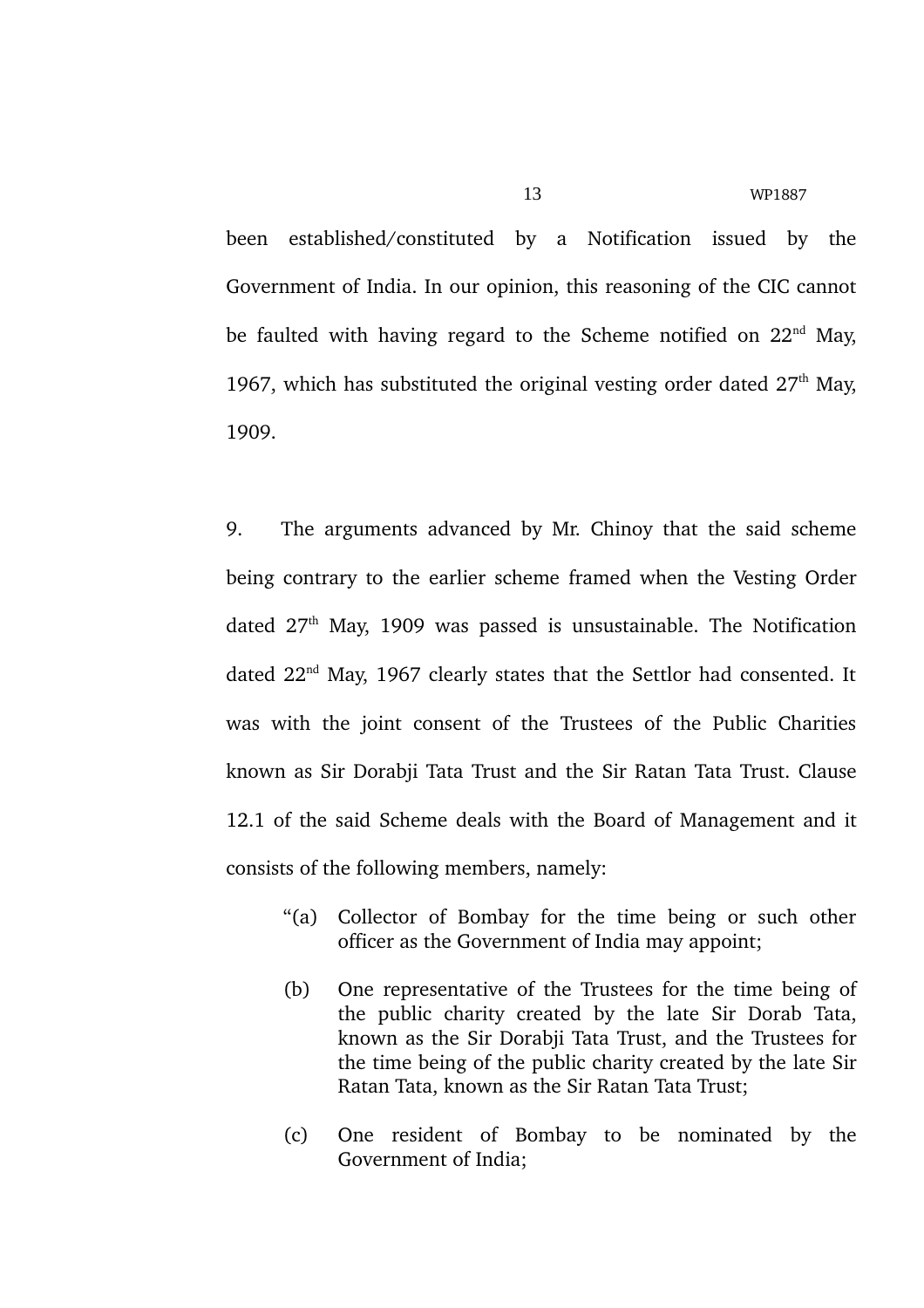(d) Director of the Indian Institute of Science, Bangalore (exofficio) or his representative."

The powers of the Board of Management have been set out in clause 12.2 of the Scheme. We, therefore, agree with the view taken by respondent No.2 that the petitioner Board has been established/created by the Scheme framed under the Notification dated  $22<sup>nd</sup>$  May, 1967 by the Government of India and it is a public authority, as defined under Section 2(h)(d) of the Act and thus the first part of the impugned order deserves to be confirmed.

10. So far as the directions given to provide the information sought by respondent No.3, the CIC noted that the RTI application was filed by respondent No.3 in the year 2007 and inspite of the lapse of over 2 years period the said information was not provided. It referred to the scheme of Section 7 of the Act which stipulates that the information has to be provided within 30 days on the receipt of the request. We have also noted the scheme of Section 6 of the Act. We do not find any error in the directions issued by the CIC to provide the information sought by respondent No.3. More so, when the CIC noted that denial of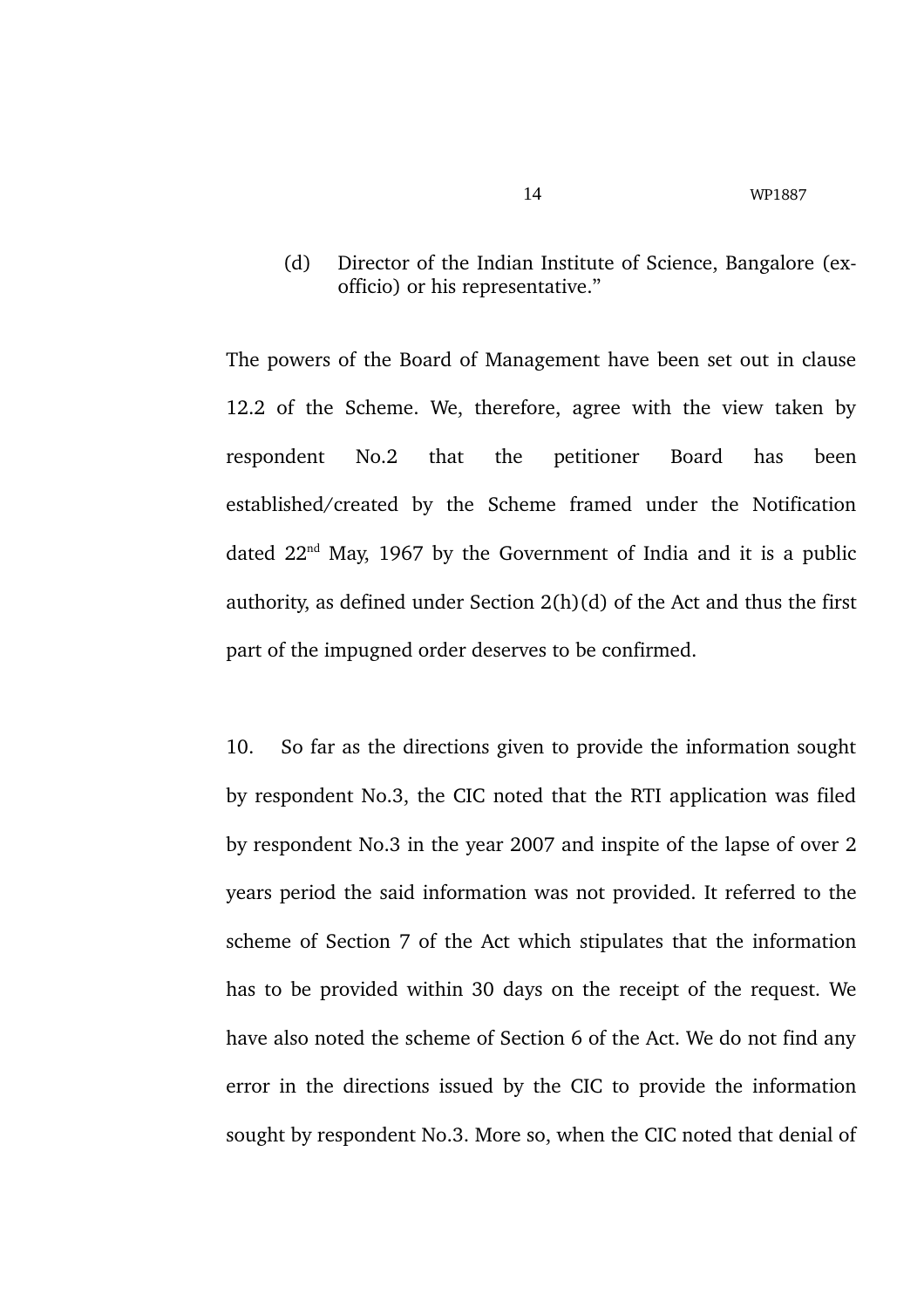information under the Act can only be based on the assumption provided under Section 8(1) of the Act and the onus to prove that onus would be justified has been left on the PRO as per Section 19(4) of the Act. The refusal to give the information by the petitioner was solely on the ground that it was not a public authority within the meaning of the Act. The CIC also applied its mind to the provisions of Section 8(1) of the Act and noted that none of the said exemptions are applicable in the instant case and therefore issued directions to provide the information sought for. Hence no fault could be found even on the second part of the impugned order as well.

11. In the premises, this petition fails at the threshold and the same is hereby rejected.

**(A. A. SAYED, J.) (B. H. MARLAPALLE, J.)**